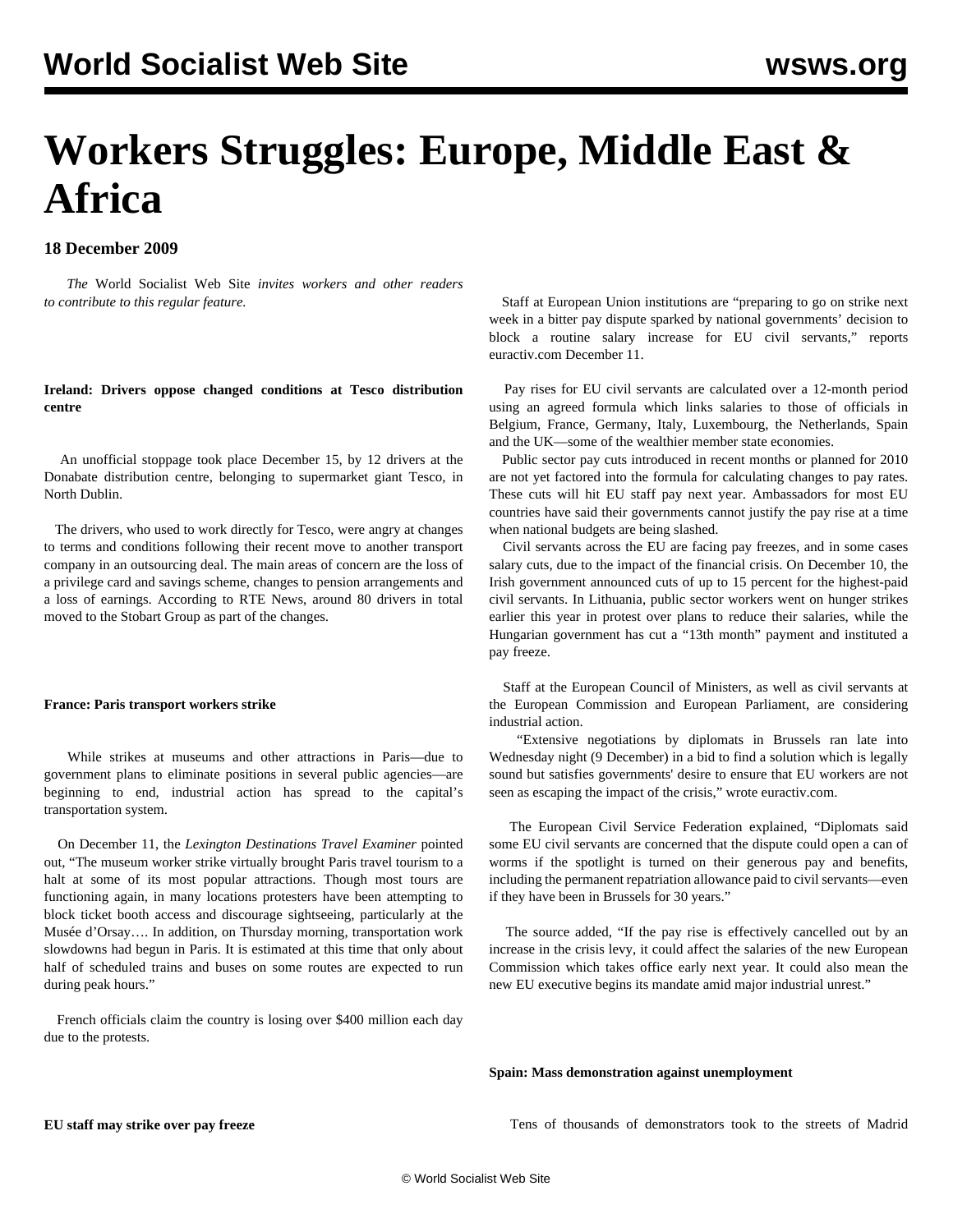December 12 in protest at "the country's record unemployment figure in the eurozone," reports *presstv.ir*.

 Protesters demanded a rise in wages and improvement of job security. The global economic crisis has had devastating consequences for the Spanish economy, especially industry and the construction sector.

 At a rally following the demonstration, the leader of the United Left trade union, Cayo Lara, said, "(Prime Minister) Zapatero should be aware that Spain is not a country of wonders. It's a country with a lot of problems and he hasn't found a proper way to handle the crisis, a way that should take leftist measures."

Spain's official jobless figure is currently 19.3 percent.

#### **France: Two-day strike ends at Total refinery**

 Reuters reported on a two-day strike at Total's Feyzin refinery in southeast France that ended December 15, three hours ahead of a meeting to sign a pay deal, Total and the CGT union said.

 The parties were expected to sign an agreement for a 2.7 percent pay increase. The CGT union was asking for a 2.3 percent pay rise for all workers with a minimum increase of  $\epsilon$ 70 per month.

 The industrial action by the workers at the 117,000 barrels-per-day refinery blocked deliveries and cut output in two different units. A threeday strike at the Gonfreville plant also ended December 14, and workers carried out an overnight strike at the La Mede refinery in southeast France.

#### **Italy: Thousands march in defence of education, jobs**

 Thousands of public sector workers went on strike and held marches across the country December 10 in a nationwide protest against the government's budget plans and education reform.

 The demonstrations in Rome witnessed clashes between police and students, with police using truncheons to beat back protestors as they attempted to make their way towards the education ministry.

 Demonstrations took place in Milan, Naples and other major cities, as well as in smaller towns like Modena and Reggio Emilia. The CGIL union said that up to 180,000 workers took to the streets across the country.

## **Italy: Shipyard workers strike over jobs**

 Shipyard workers across Italy staged an eight-hour strike December 10 to highlight falling work levels and increasing job losses in the industry. In Rome, members of the three metalworkers' unions, Fiom, Fim and Uilm, gathered from yards around the country for a demonstration in the city centre.

#### **Israel: Court secretaries strike over workloads**

 IsraelNN.com wrote December 13: "As court typists returned to work Sunday, yet another group of workers in the court system—the secretaries, responsible for the processing of paperwork in the legal system—announced that they were going on strike."

 The secretaries are demanding that the government hire more employees to help them work through their large caseloads. The Histadrut union federation had asked the workers not to strike Sunday, but many of the secretaries had walked off the job anyway.

#### **South Africa: Second week of Sun International strike**

 Over 3,500 workers belonging to the South African Commercial, Catering and Allied Workers Union (SACCAWU) and working for the Sun International Hotel chain have now been on strike for two weeks. Among their demands are a 13 percent pay increase back dated to July and a night shift allowance of R7 (US\$1) an hour.

 According to the *International Union of Food* workers (IUF), 30 strikers have been arrested during the strike. It also reported that police and private security firms have attacked pickets at Sun City, Board Walk, Fish River and other sites picketed by the Sun International workers.

#### **Nigeria: NITEL workers protest over non-payment of wages**

 Workers at Nigerian Telecommunications Limited (NITEL), including those from its mobile arm MTEL, held protests outside the Bureau of Public Enterprises (BPE) in Abuja for several days last week over unpaid wages covering 18 months. The government is currently trying to privatise the nationalised company—three previous attempts to sell it off have failed.

 The National Council on Privatisation NCP had recently arranged for the payment of five months unpaid salary amounting to N3 billion (US\$20 million), to be made in three tranches. The NITEL workers said that they had not received any of this money and that it was being held in interest earning accounts by the BPE.

 Workers came from many different parts of Nigeria to join the protest and the BPE management agreed to meet a delegation. PBE later issued a statement saying that the remaining outstanding wages would be paid once the privatisation of the company had gone through.

#### **Nigeria: Call for University staff to strike over sacking of lecturers**

 Members of the Academic Staff Union of Universities (ASUU) last week called on its members at Olabisi Onabanjo University, Ago Iwoye in Ogun state, to take strike action in support of 130 lecturers recently sacked by the university.